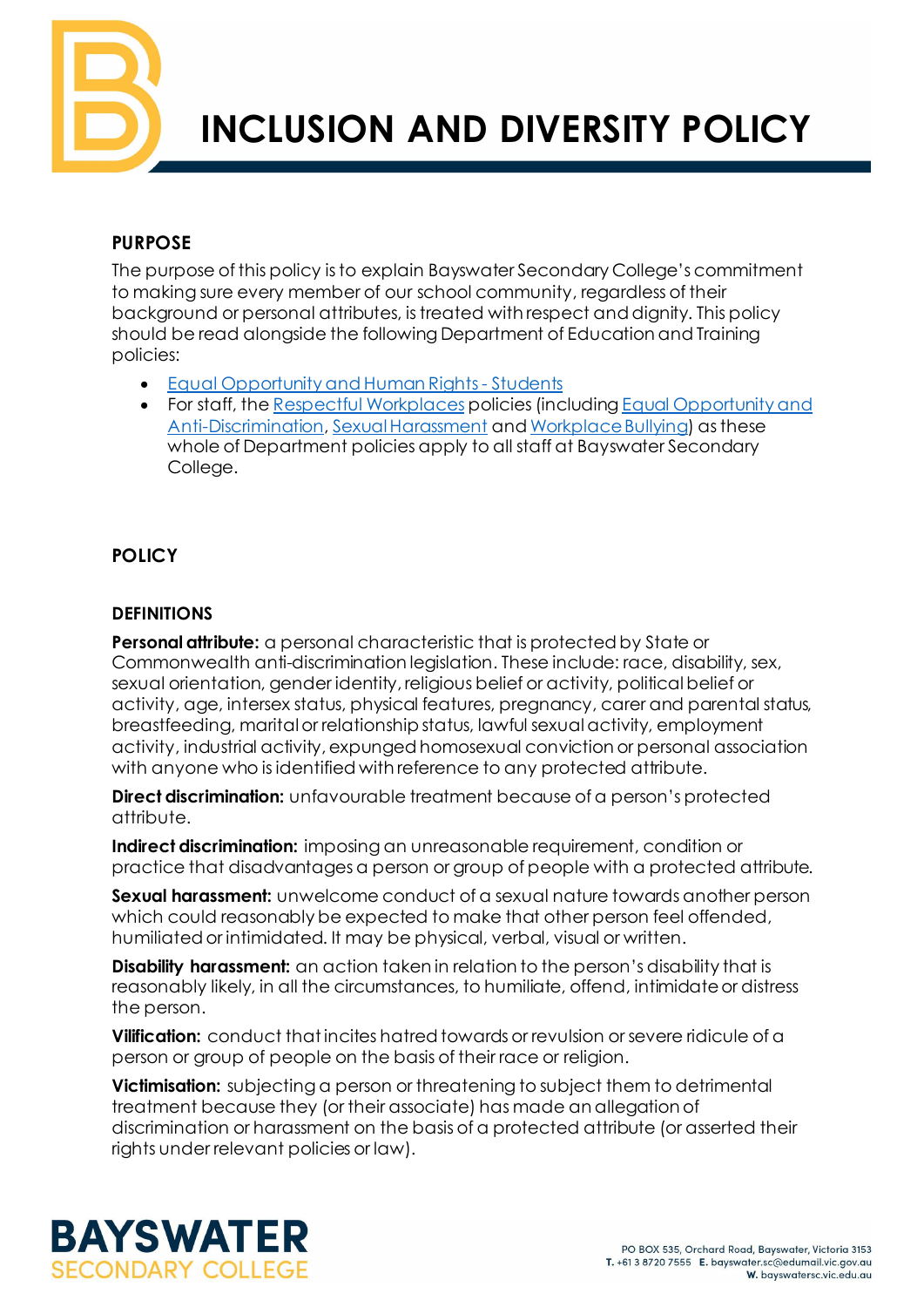# **INCLUSION AND DIVERSITY**

Bayswater Secondary College strives to provide a safe, inclusive and supportive school environment which values the human rights of all students and staff.

Bayswater Secondary College is committed to creating a school community where all members of our school community are welcomed, accepted and treated equitably and with respect regardless of their backgrounds or personal attributes such as race, language, religious beliefs, gender identity, disability or sexual orientation so that they can participate, achieve and thrive at school.

Bayswater Secondary College acknowledges and celebrates the diversity of backgrounds and experiences in our school community and we will not tolerate behaviours, language or practices that label, stereotype or demean others. At Bayswater Secondary College we value the human rights of every student and we take our obligations under anti-discrimination laws and the Charter of Human Rights and Responsibilities seriously.

Bayswater Secondary College will:

- Actively nurture and promote a culture where everyone is treated with respect and dignity
- ensure that students are not discriminated against (directly or indirectly) and where necessary, are reasonably accommodated to participate in their education and school activities on the same basis as their peers
- acknowledge and respond to the diverse needs, identities and strengths of all students
- encourage empathy and fairness towards others
- challenge stereotypes that promote prejudicial and biased behaviours and practices
- contribute to positive learning, engagement and wellbeing outcomes for students
- respond to complaints and allegations appropriately and ensure that students are not victimised.

Bullying, unlawful discrimination, harassment, vilification and other forms of inappropriate behaviour targeting individuals or groups because of their personal attributes will not be tolerated at Bayswater Secondary College. We will take appropriate measures, consistent with our Student Wellbeing and Engagement and Bullying policies to respond to students who demonstrate these behaviours at our school.

Students who may have experienced or witnessed this type of behaviour are encouraged to speak up and to let their teachers, parents or carers know about those behaviours to ensure that inappropriate behaviour can be addressed.

Students that are involved in bullying or harassing others on the basis of their personal attributes will be supported to understand the impact of their behaviour as part of our response to these behaviours should they occur.

# **REASONABLE ADJUSTMENTS FOR STUDENTS WITH DISABILITIES**

Bayswater Secondary College also understands that it has a legal obligation to make reasonable adjustments to accommodate students with disabilities. A reasonable adjustment is a measure or action taken to assist students with disabilities to participate in their education on the same basis as their peers. Reasonable